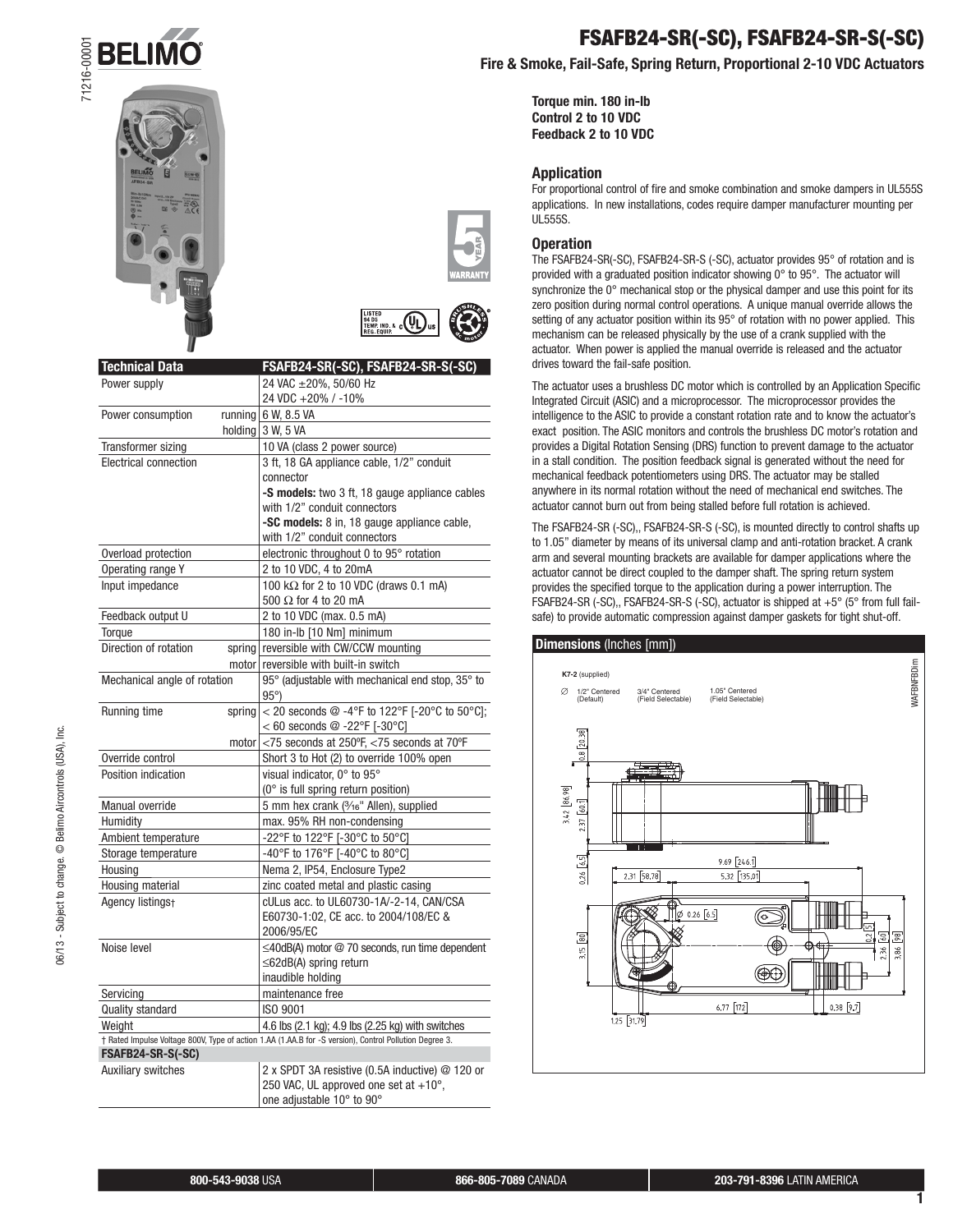## **FSAFB24-SR(-SC), FSAFB24-SR-S(-SC)**

**Fire & Smoke, Fail-Safe, Spring Return, Proportional 2-10 VDC Actuators**

| <b>Accessories</b> |                                                                                                                                                                                      |
|--------------------|--------------------------------------------------------------------------------------------------------------------------------------------------------------------------------------|
| AV 8-25            | Shaft extension                                                                                                                                                                      |
| <b>IND-AFB</b>     | Damper position indicator                                                                                                                                                            |
| <b>KH-AFB</b>      | Crank arm                                                                                                                                                                            |
| $K7-2$             | Universal clamp for up to 1.05" dia jackshafts                                                                                                                                       |
| TF-CC US           | Conduit fitting                                                                                                                                                                      |
| Tool-06            | 8mm and 10 mm wrench                                                                                                                                                                 |
| $ZG-100$           | Universal mounting bracket                                                                                                                                                           |
| ZG-101             | Universal mounting bracket                                                                                                                                                           |
| ZG-118             | Mounting bracket for Barber Colman <sup>®</sup> MA 3/4 Honeywell <sup>®</sup><br>Mod III or IV or Johnson <sup>®</sup> Series 100 replacement or new crank<br>arm type installations |
| ZG-AFB             | Crank arm adaptor kit                                                                                                                                                                |
| ZG-AFB118          | Crank arm adaptor kit                                                                                                                                                                |
| ZS-100             | Weather shield (metal)                                                                                                                                                               |
| ZS-150             | Weather shield (polycarbonate)                                                                                                                                                       |
| ZS-260             | Explosion-proof housing                                                                                                                                                              |
| $ZS-300$           | NEMA 4X housing                                                                                                                                                                      |
|                    | <b>NOTE:</b> When using FSAFB24-SR and FSAFB24-SR-S actuators, only use accessories listed on this                                                                                   |

**NOTE:** When using FSAFB24-SR and FSAFB24-SR-S actuators, only use accessories listed on this page. For actuator wiring information and diagrams, refer to Belimo Wiring Guide.

## **Typical Specification**

Proportional fire and smoke spring return damper actuators shall be direct coupled type which require no crank arm and linkage and be capable of direct mounting to a jackshaft up to a 1.05" diameter. A manual override shall be provided for positioning the damper open before power is available on a new construction project. The actuator must provide proportional damper control in response to a 2 to 10 VDC or, with the addition of a 500 $Ω$  resistor, a 4 to 20 mA control input from an electronic controller or positioner. Control wiring shall conform to Belimo Americas wiring schematics. The actuators shall be a flip-over design so that they may be used for either clockwise or counterclockwise fail-safe operation. Actuators shall use a brushless DC motor controlled by a microprocessor and be protected from overload at all angles of rotation. Run time shall be constant, and independent of torque. A 2 to 10 VDC feedback signal shall be provided for position feedback. Actuators shall be cULus listed, have a 5 year warranty and be manufactured under ISO 9001 International Quality Control Standards. Actuators shall be as manufactured by Belimo.

## **Wiring Diagrams**

## **INSTALLATION NOTES**

Provide overload protection and disconnect as required.

## <sup>2</sup> *CAUTION Equipment Damage!*

Actuators may be connected in parallel if not mechanically mounted to the same shaft. Power consumption and input impedance must be observed.

Actuator may also be powered by 24 VDC.

## **APPLICATION NOTES**

Meets UL requirements without the need of an electrical ground connection.

The ZG-R01 500  $\Omega$  resistor may be used.

## *WARNING Live Electrical Components!*

 During installation, testing, servicing and troubleshooting of this product, it may be necessary to work with live electrical components. Have a qualified licensed electrician or other individual who has been properly trained in handling live electrical components perform these tasks. Failure to follow all electrical safety precautions when exposed to live electrical components could result in death or serious injury.

## *Safety Note:*

Screw a conduit fitting into the actuator's metal bushing. Jacket the actuator's input and output wiring with suitable flexible conduit. Properly terminate the conduit in a suitable junction box.



06/13- Subject to change. © Belimo Aircontrols (USA), Inc. 06/13- Subject to change. © Belimo Aircontrols (USA), Inc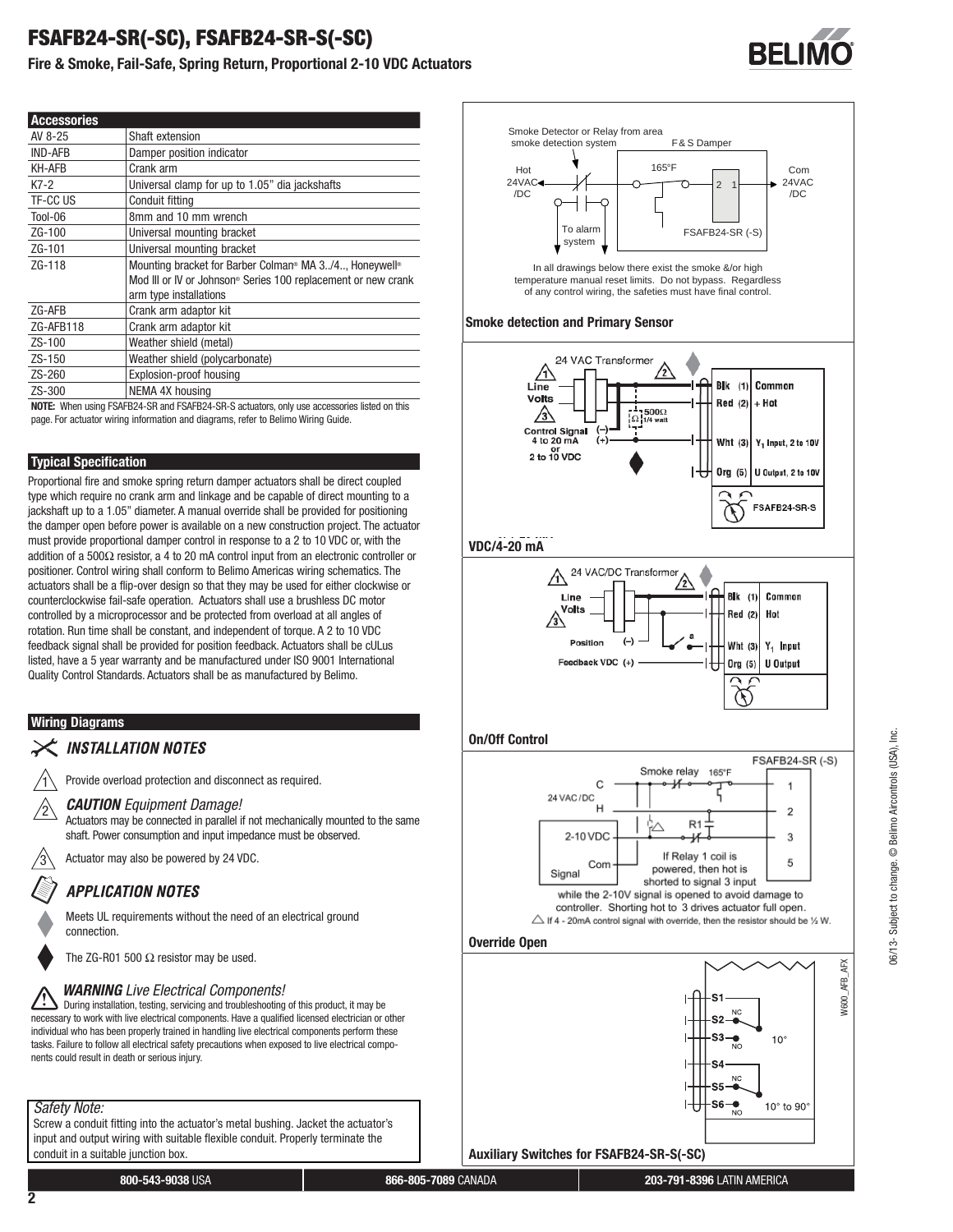

## **FSAFB24-SR(-SC), FSAFB24-SR-S(-SC)**

**Fire & Smoke, Fail-Safe, Spring Return, Proportional 2-10 VDC Actuators**

#### **Applications**

For mounting instructions visit:

https://www.belimo.us/bellib/Damper\_Actuators/AFB\_NFB\_Installation.pdf

#### **Parallel Wiring**



Only one smoke signal &/or one thermal sensor may be employed for parallel actuators.

Any wire 5 FBK could be used to indicate position or to drive other actuators.



## **Underfloor Air Conditioning**



<u>نع</u>